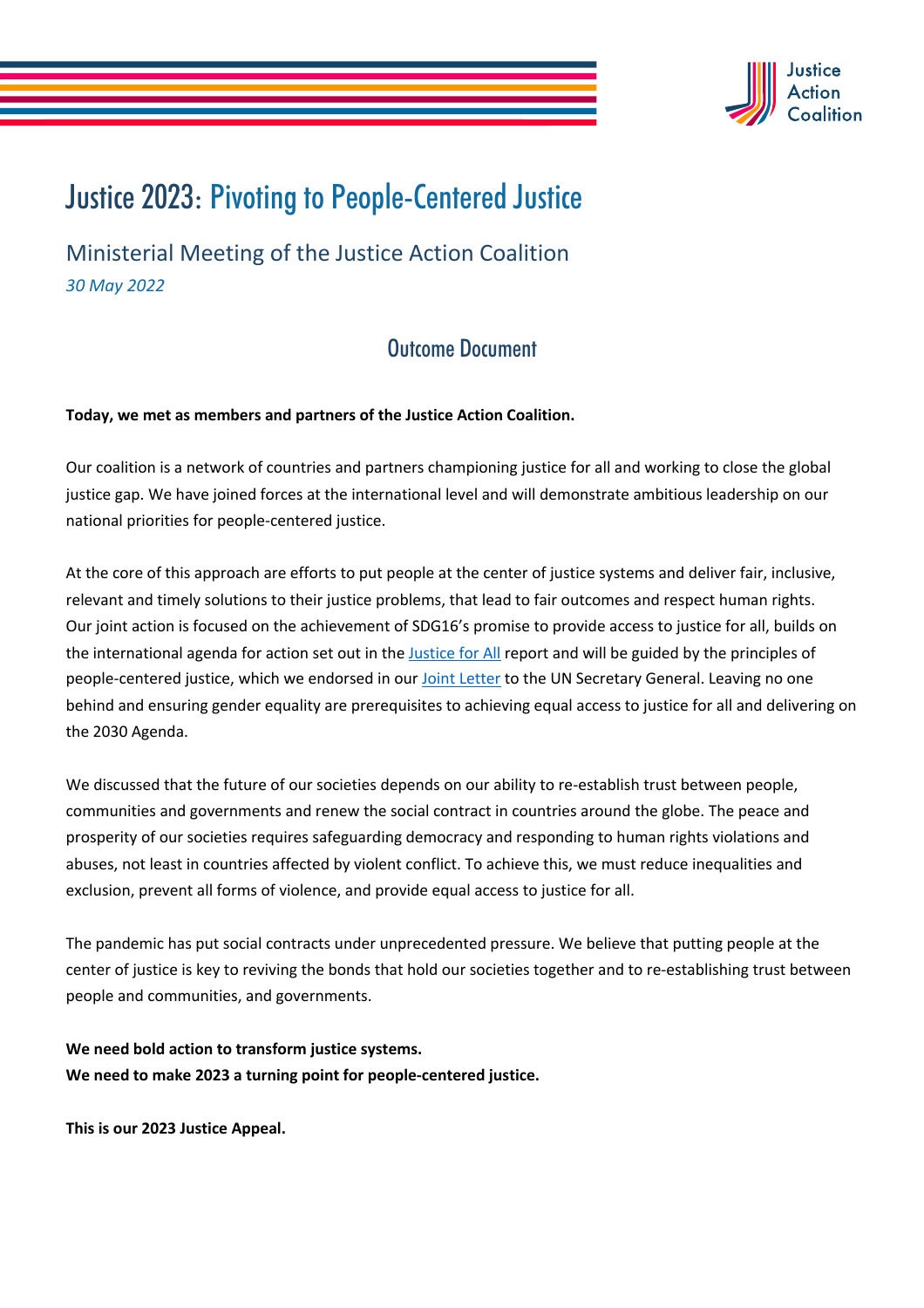## **This is our 2023 Justice Appeal:**

We challenge ourselves and appeal to other countries to come to the SDG Summit in September 2023 with data and evidence to demonstrate their contribution to closing the global justice gap. The pivot to people-centered justice can include:

- *1. Gathering data on the justice people want and need and how they experience their justice journey.*
- *2. Co-creating strategies to become much better at resolving and preventing people's most common justice problems, ensuring gender equality of all responses.*
- *3. Setting shared goals for a range of justice actors and starting implementation of strategies to achieve these goals.*
- *4. Investing at scale to transform justice as it is delivered to and experienced by people, reducing the number of unresolved justice problems, and creating fair outcomes.*

We appeal to all those working for justice and fairness, including grassroots justice defenders, community paralegals, civil society actors and other justice providers, justice entrepreneurs and innovators, civil servants, lawyers, judges and other state as well as non-state justice professionals to join forces and strengthen the global movement for people-centered justice. We invite them to initiate and supplement government efforts to:

- *1. Gather and share data on people's most common justice problems in the communities they serve, who faces them and what can be done to resolve and prevent them.*
- *2. Capture and present evidence of innovative strategies which work to prevent and resolve justice problems and empower people to participate fully in society and the economy.*
- *3. Urge, encourage and support countries to submit country reports for the voluntary national review of progress towards the SDGs.*

We appeal to young people to speak up on their expectations and dreams of justice in their present and future. We invite them to:

- *1. Come together to form networks or self-help groups and get involved in their communities to ensure that their voices and justice concerns are heard by policy makers.*
- *2. Become or connect with local elected leaders and justice actors to raise justice concerns and realize their vision of a fair and equal society.*
- *3. Support each other and community members in resolving their justice problems.*